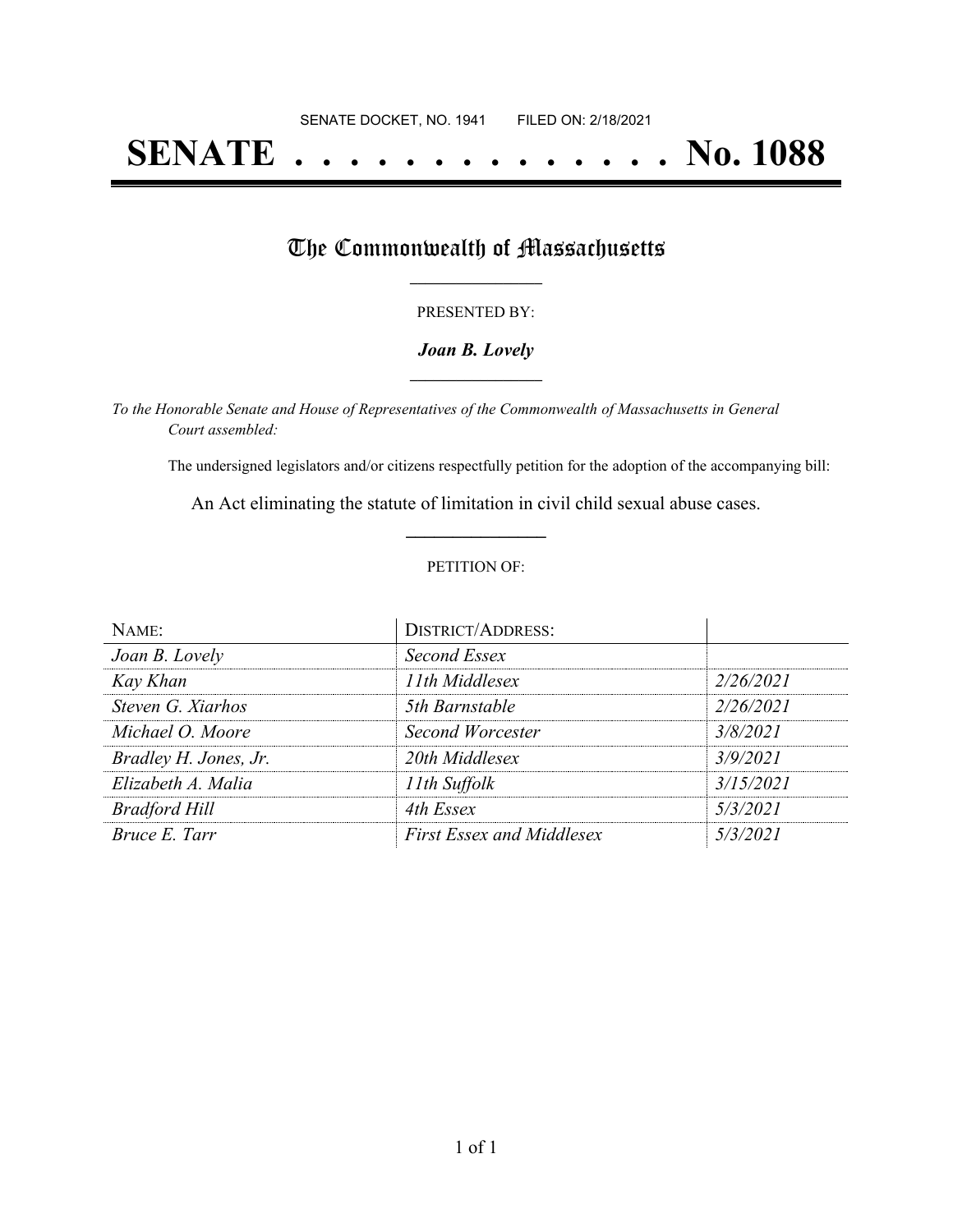#### SENATE DOCKET, NO. 1941 FILED ON: 2/18/2021

## **SENATE . . . . . . . . . . . . . . No. 1088**

By Ms. Lovely, a petition (accompanied by bill, Senate, No. 1088) of Joan B. Lovely, Kay Khan, Steven G. Xiarhos, Michael O. Moore and other members of the General Court for legislation to eliminate the statute of limitation in civil child sexual abuse cases. The Judiciary.

### [SIMILAR MATTER FILED IN PREVIOUS SESSION SEE SENATE, NO. *2815* OF 2019-2020.]

### The Commonwealth of Massachusetts

**In the One Hundred and Ninety-Second General Court (2021-2022) \_\_\_\_\_\_\_\_\_\_\_\_\_\_\_**

**\_\_\_\_\_\_\_\_\_\_\_\_\_\_\_**

An Act eliminating the statute of limitation in civil child sexual abuse cases.

Be it enacted by the Senate and House of Representatives in General Court assembled, and by the authority *of the same, as follows:*

| SECTION 1. Section 4C of chapter 260 of the General Laws, as appearing in the 2018 |  |  |  |  |
|------------------------------------------------------------------------------------|--|--|--|--|
|                                                                                    |  |  |  |  |

2 Official Edition, is hereby amended by striking out the first paragraph and inserting in place

3 thereof the following paragraph:-

#### 4 Actions of tort alleging the defendant sexually abused a minor may be commenced at any

5 time after the acts alleged to have caused an injury or condition.

- 6 SECTION 2. Said chapter 260 is hereby amended by striking out section 4C1/2, as so
- 7 appearing, and inserting in place thereof the following section:-
- 8 Section 4C<sup>1</sup>/<sub>2</sub>. An action of tort alleging that the defendant negligently supervised a
- 9 person who sexually abused a minor or that the defendant's conduct caused or contributed to the